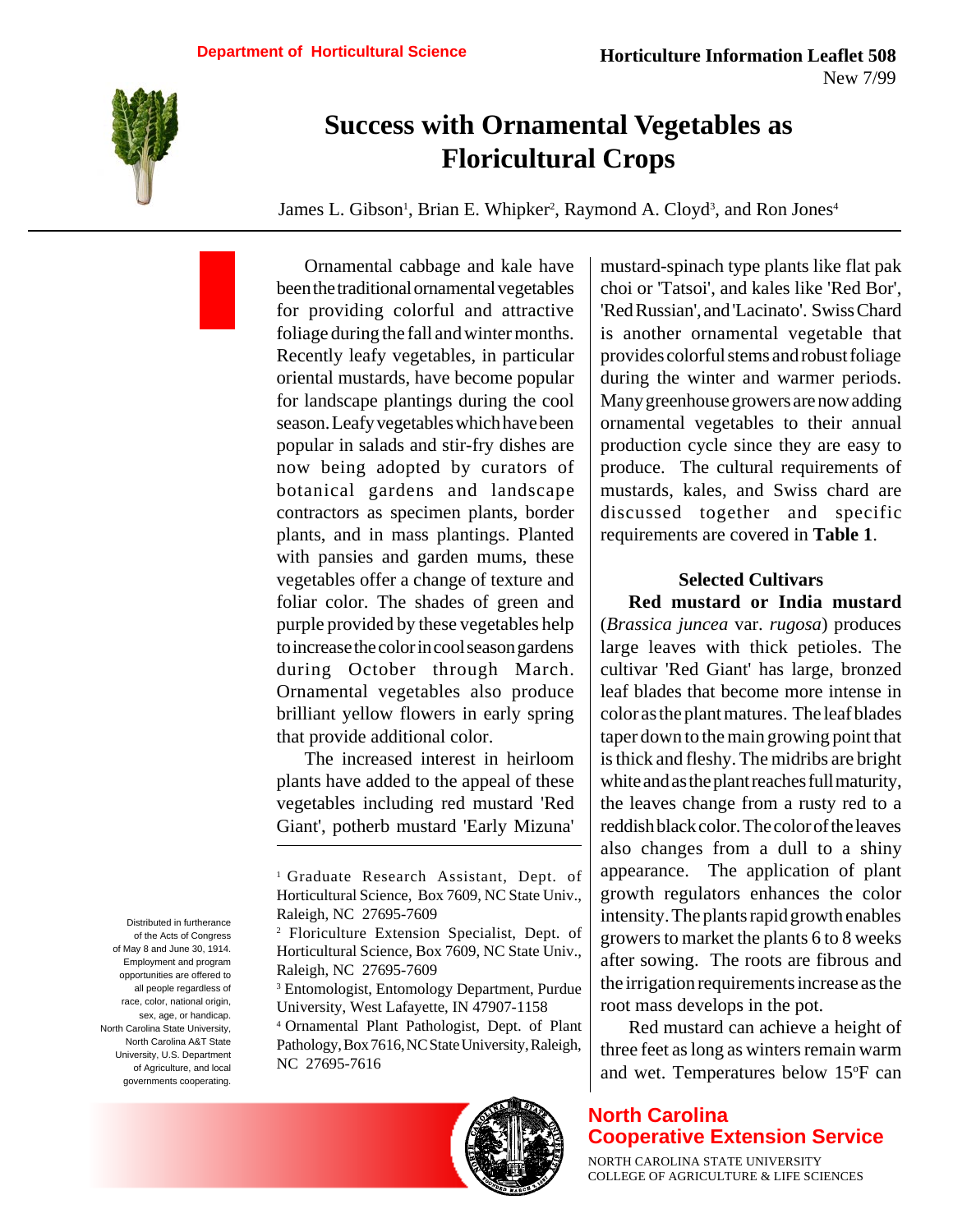| Table 1. Growing requirements for ornamental vegetables.    |                                              |                    |                                                                                                                             |  |  |
|-------------------------------------------------------------|----------------------------------------------|--------------------|-----------------------------------------------------------------------------------------------------------------------------|--|--|
| Crop                                                        | Pot Sizes / Spacing                          | Fertility          | Plant Growth Regulator Foliar Sprays                                                                                        |  |  |
| <b>Ornamental Mustards</b><br>'Red Giant'<br>'Early Mizuna' | 4.5-inch pots on 10-inch<br>centers          |                    | 200 ppm N constant 2,500 ppm B-Nine, multiple applications;<br>5,000 ppm B-Nine, single application                         |  |  |
|                                                             | 8-inch and gallon pots on<br>17-inch centers | feed               |                                                                                                                             |  |  |
| <b>Ornamental Cabbage</b><br>and Kale                       | 4.5-inch pots on 10-inch<br>centers          | 200 ppm N constant | 2,500 ppm B-Nine, multiple applications;<br>5,000 ppm B-Nine, single application;<br>2 to 8 ppm Sumagic, single application |  |  |
|                                                             | 8-inch and gallon pots on<br>17-inch centers | feed               |                                                                                                                             |  |  |
| Swiss Chard<br>'Bright Lights'                              | 4.5-inch pots on 10-inch<br>centers          | 200 ppm N constant | 2,500 ppm B-Nine, multiple applications                                                                                     |  |  |
|                                                             | 8-inch and gallon pots on<br>17-inch centers | feed               |                                                                                                                             |  |  |
| Forage Kales<br>'Lacinato'<br>'Red Bor'<br>'Red Russian'    | 4.5-inch pots on 10-inch<br>centers          |                    | 200 ppm N constant 2,500 ppm B-Nine, multiple applications;<br>5,000 ppm B-Nine, single application                         |  |  |
|                                                             | 8-inch and gallon pots on<br>17-inch centers | feed               |                                                                                                                             |  |  |
| Mustard-Spinach<br><b>Type Vegetables</b><br>"Tatsoi"       | 4.5-inch pots on 10-inch<br>centers          | 100 ppm N constant | None required                                                                                                               |  |  |
|                                                             | 8-inch and gallon pots on<br>12-inch centers | feed               |                                                                                                                             |  |  |

damage the unprotected outer leaves and cause them to shrivel. The interior leaves of this biennial can survive low temperatures, but the entire plant may be reduced to only 5 to 6 leaves. To limit cold injury, the plants should be planted under trees or wind protected areas. The tall mounding growth habit makes 'Red Giant' an attractive specimen plant or background texture plant.

**Potherb Mustard** 'Early Mizuna' (*Brassica rapa* var. *nipposinica*) can be used as a specimen item in the landscape as well as a groundcover. 'Early Mizuna' has a mounded form and can reach 2 feet in the garden. The feathery-textured leaves are yellow-green and deeply notched. Plants may possess up to 180 leaves and all petioles are attached to a thick, tan stem. Plants may survive light frosts, but are killed by subfreezing weather. After a vernalization period has occurred, the plants produce several elongated stalks, which contain the reproductive structures. 'Early Mizuna' is very attractive in bloom with a profusion of bright yellow flowers covering the plant.

**Mustard-spinach** type crops like pak-choi are also popular Asian vegetables. The variety 'Tatsoi' (*Brassica rapa* var. *rosularis*) produces firm, broad, fleshy dark-green leaves that are flat and shiny. The leaves have white petioles that attach to a central growing point forming a rosette. The low growing habit (up to 8" tall) of 'Tatsoi' makes the plants attractive in borders or in mass plantings. 'Tatsoi' does not survive temperatures below 25°F and bolts rapidly as temperatures begin to increase in the spring. 'Tatsoi', with its small compact form, can be grown tightly on benches or on ground beds like mums.

**Forage kales** (*Brassica oleracea acephala*) were originally were used as a source of fodder for cattle. 'Lacinato', 'Red Bor', and 'Red Russian' are three of the varieties used by botanical gardens today as ornamentals. 'Lacinato' grows to a height of 2 feet and has thick and crinkled dark blue-green foliage. 'Red Bor' achieves a height of 3 feet and possesses dark purple ruffled leaves. 'Red Russian' is an interesting variety that grows to 3 feet. As the cooler weather sets in, its foliage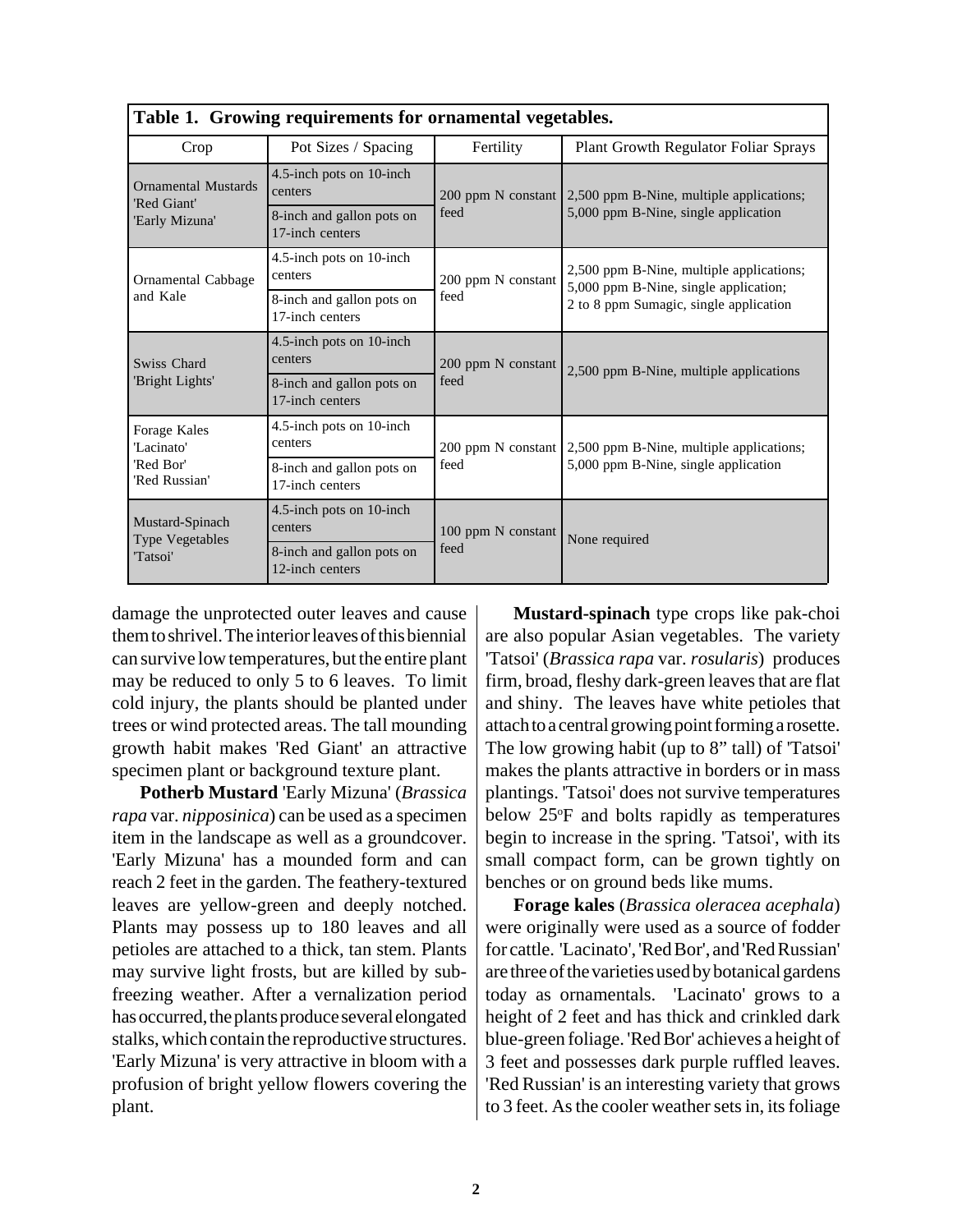changes from a blue-green to a purple-red color.

**Swiss Chard** (*Beta vulgaris*) is a relative of the beet, but unlike the beet, it is grown only for its colorful leaves and stalk. The plants generally grow 1 to 1 1/2 feet tall. The cultivar 'Bright Lights' was a 1998 All-America Selections Winner. This variety is a favorite among gardeners because of its multiple colored stems and robust and crumpled foliage.

**Ornamental cabbage and kale** (*Brassica oleracea L.* var. *acephala*) are also popular plants used in the fall landscape. Another name used to identify this crop is flowering cabbage and kale, but this label is inappropriate, because the plants are grown primarily for their colorful fall foliage and not the yellow flowers that appear in the spring. For more information about ornamental cabbage and kale see the Horticultural Information Leaflet # 507: Success with Ornamental Cabbage and Kale.

### **Cultural Information**

These plants, with their rapid growth rates, generally require 6 to 8 weeks of growth from seeding to achieve marketable size in 8" mum pans or 1 gallon containers. Due to their rapid growth rate, ornamental vegetables can be of wholesale shipping size by 6 weeks, and retailers can market the crop at 8 weeks. See **Table 2** for

a sample production schedule.

**Germination and Plug Culture.** Seed can be sown in plug flats, germination trays or into a 606 or an 804 flat. Seeds can also be sown in the final containers and then thinned when the seedlings begin to produce true leaves. Southern growers commonly purchase plugs (typically 288s or 384s) from northern plug producers.

Germination takes  $3$  to  $5$  days at  $70^{\circ}$ F with the seeds covered lightly with germination substrate. If growers decide to sow these leafy vegetables themselves, the germination substrate needs to remain cool and moist. An application of B-Nine at 2,500 ppm two weeks after sowing can be applied to control plant height in the plug tray. The plants should not be allowed to become root bound in the germination container before transplanting, as restriction of the roots can result in stunted plant growth.

Seedlings should be transplanted into larger pots containing a substrate with excellent water holding capacity. Normally, growers will transplant the plugs into 6-, 7-, or 8-inch pots when the root ball is fully developed and the first true leaves are twice as large as the cotyledons. If plants become too tall in the seedling flats, they can be planted slightly deeper, up to the first set of leaves. These vegetables are heavy feeders

| таріс по турісат готин сагонна отнанісная ніарана ргодисион<br>schedule for an 8" mum pan. |                                                                       |  |  |
|--------------------------------------------------------------------------------------------|-----------------------------------------------------------------------|--|--|
| <b>Time</b>                                                                                | <b>Cultural Practice</b>                                              |  |  |
| Week 0                                                                                     | Sow seeds into plug flats and grow out                                |  |  |
|                                                                                            | Fertilize at the rate of 50 to 100 ppm N and K after seedlings emerge |  |  |
| Weeks 3-5                                                                                  | Transplant the plugs into 8" mum pan                                  |  |  |
|                                                                                            | Fertilize at the rate of 150 to 250 ppm N and K                       |  |  |
|                                                                                            | Apply preventive fungicide drench                                     |  |  |
|                                                                                            | Apply insecticides as needed                                          |  |  |
| Weeks 6-8                                                                                  | Respace plants if needed                                              |  |  |
|                                                                                            | Acclimate plants to cooler temperatures if greenhouse grown           |  |  |
|                                                                                            | Decrease fertilizer to 100 ppm N and K                                |  |  |

**Table 2. Typical North Carolina ornamental mustard production**

and competition for nutrients should be avoided, so one seedling should be transplanted per finished pot. Swiss chard is the exception, avoid small celled containers and plant 3 to 4 plugs per 8-inch pot for a robust, colorful display.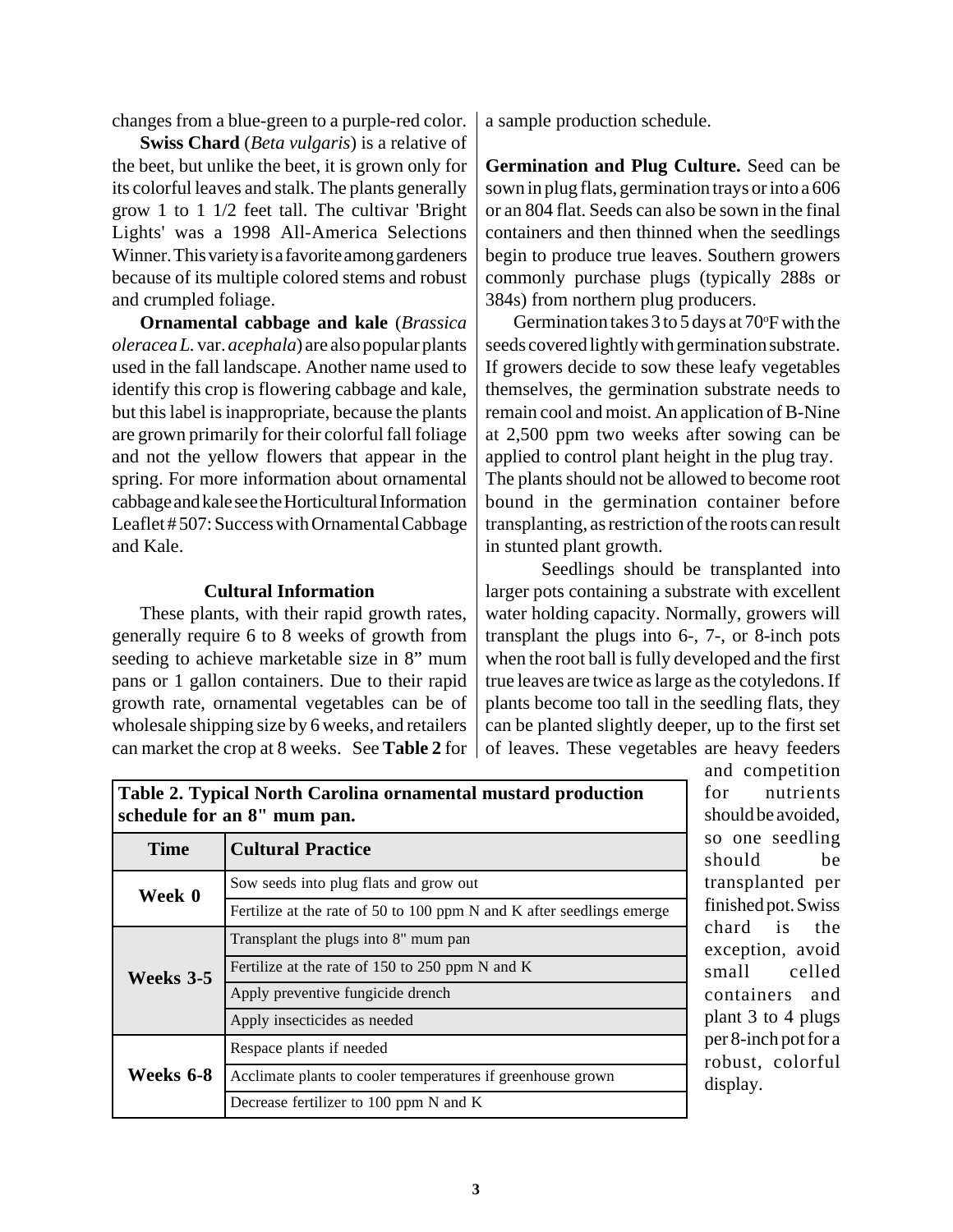**Spacing.** Due to their robust foliage, plants should be adequately spaced in order to maximize airflow to prevent foliar diseases and allow for uniform growth around the pot. If plants are being grown in greenhouses, extra care should be taken during watering, spraying, and shifting plants because the foliage may be fragile due to the lack of cool temperature acclimation. Use 6-inch centers for 4.5-inch pots, 11- to 12-inch centers for 6-inch pots, and 16- to 18-inch centers for 1-gallon containers and 8-inch mum pans.

**Irrigation.** Plants can be grown in a soilless substrate with good water holding capacity. If the plants are to be grown outdoors in pots, a soilbased substrate or the addition of sand may keep plants from being knocked over during windy weather. During the late summer months, when the plants are establishing themselves in pots, an adequate supply of water should be provided to the substrate. Use of an automated watering system similar to one used on garden chrysanthemums is recommended. Ornamental vegetables are not tolerant of water stress, which results in the stalling of growth, yellowing, and dropping of lower leaves. Premature bolting can occur if moisture levels become low in the growing substrate and extensive wilting takes place.

**Fertilization.** Maintain the root substrate pH between 5.8 and 6.5. Irrigation water alkalinity levels should be below 2 meq/L of alkalinity (100 ppm  $CaCO<sub>3</sub>$  or 120 ppm  $HCO<sub>3</sub>$ ) to avoid a general increase in pH over the growing season. If alkalinity levels are higher, consider using acid injection or an acidic fertilizer (as long as the  $NO_3$ -N to  $NH_4$ -N ratio is greater than 2:1). Fertilize the plants with a balanced fertilizer of calcium nitrate  $(Ca(NO<sub>3</sub>)<sub>2</sub>)$  and potassium nitrate  $(KNO<sub>3</sub>)$ , with periodic applications of 20-10-20 or 21-5-20 (for phosphorus and micronutrients), and epsom salts  $[MgSO_4$ : 7H<sub>2</sub>O] (for magnesium and sulfur). High levels of  $NH_{4}$ -N and/or urea in a fertilizer mix will stimulate stem elongation, resulting in the need for higher plant growth regulator rates to control plant growth. The percentage of ammoniacal nitrogen and urea should be less than 20% of the total nitrogen supply to avoid stretchy growth. For the seedling stage, fertilize at the rate of 50 to 100 ppm of N with a constant liquid feed. After transplanting into the final container, fertilize with a balanced fertilizer at the rate of 150 to 250 ppm N and K. Electrical conductivity (EC) should be maintained between 1.0 and 2.5 mS/cm (saturated paste extraction method) during periods of active growth. Excessive fertilization will prevent good coloration, but deficient levels of fertility will result in yellowing (nitrogen deficiency), purpling (phosphorus deficiency), or defoliation of the basal leaves. Deficiency symptoms are more likely to occur in a soilless substrate, which has a low cation exchange capacity (the ability to hold nutrients), than in a soil-based substrate. Therefore, for the final two weeks of growth, a fertilization rate of 100 ppm N and K should be sufficient while allowing the plants to develop color and avoid deficiency symptoms.

**Temperature.** Outdoor production of ornamental vegetables is highly recommended, as cool night temperatures in the late summer and early fall strengthen the foliage and may enhance foliage color. When ornamental vegetables are grown in greenhouses, night temperatures should be held at  $55$  to  $60^{\circ}$ F during the final 4 weeks of production. Cooler temperatures will help avoid the leaves from becoming too soft and fragile and will allow the plant to harden and become acclimated to cooler outdoor temperatures. The exception is ornamental cabbage and kale, which requires night temperatures of 45 to 50°F for significant color development.

**Growth Regulators.** Plant growth regulators (PGRs) can only be applied to ornamental vegetables grown as non-food crops. PGRs can be used to avoid stretching and achieve desired wholesale and retail plant heights and diameters. Based on PGR studies conducted at NCSU,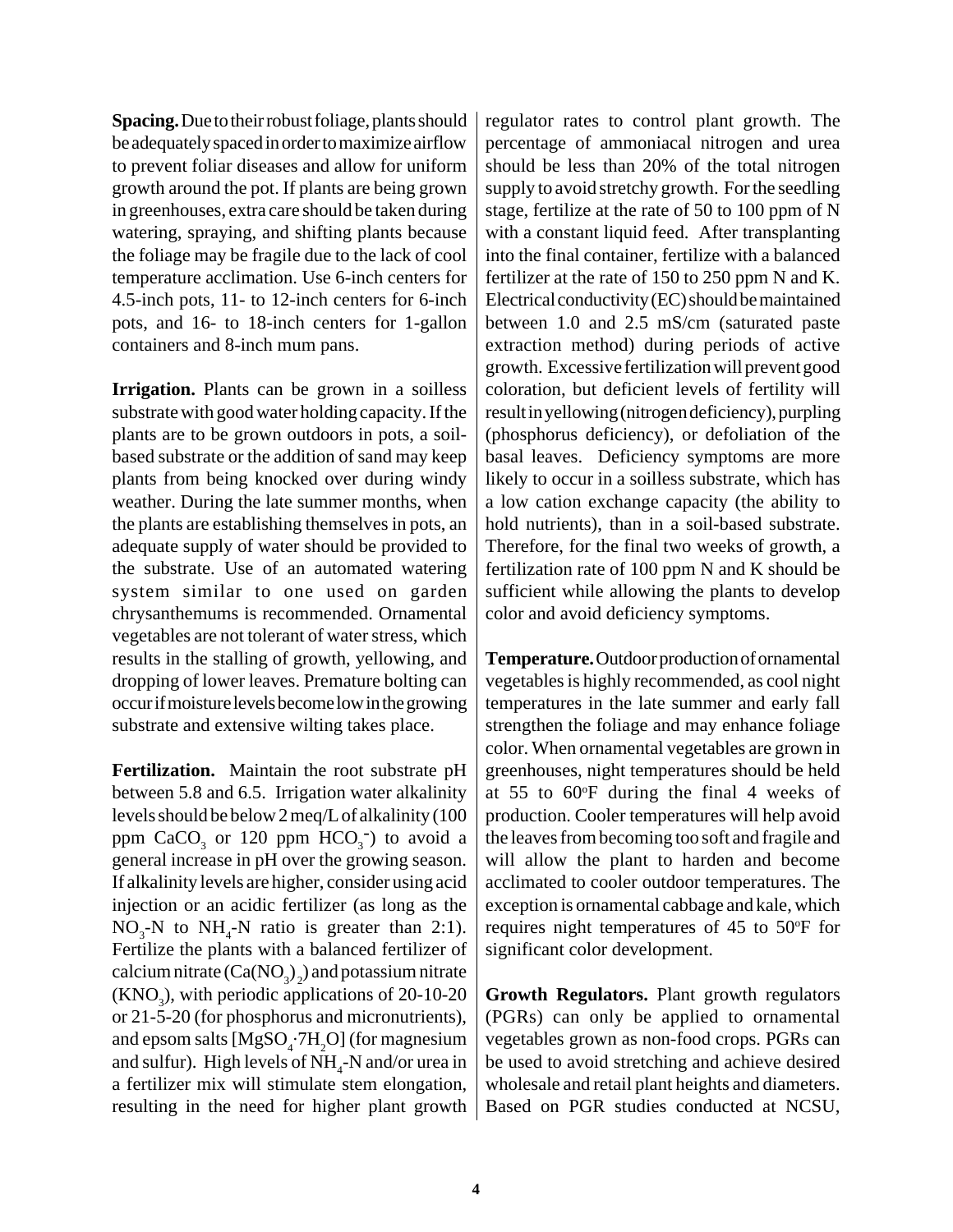| Table 3. Common insect pests of ornamental vegetables.                                                                                                                                                                                                                                                                                                                                                                                                                                                                                                                                                                                                                                                                                                                                                                                  |                                                                                                                                                                                                                                                                                                                                                                                                                                                                                                                                                                                                                                                                                                                                                                      |  |  |  |
|-----------------------------------------------------------------------------------------------------------------------------------------------------------------------------------------------------------------------------------------------------------------------------------------------------------------------------------------------------------------------------------------------------------------------------------------------------------------------------------------------------------------------------------------------------------------------------------------------------------------------------------------------------------------------------------------------------------------------------------------------------------------------------------------------------------------------------------------|----------------------------------------------------------------------------------------------------------------------------------------------------------------------------------------------------------------------------------------------------------------------------------------------------------------------------------------------------------------------------------------------------------------------------------------------------------------------------------------------------------------------------------------------------------------------------------------------------------------------------------------------------------------------------------------------------------------------------------------------------------------------|--|--|--|
| <b>Insect</b>                                                                                                                                                                                                                                                                                                                                                                                                                                                                                                                                                                                                                                                                                                                                                                                                                           | <b>Management Strategies</b>                                                                                                                                                                                                                                                                                                                                                                                                                                                                                                                                                                                                                                                                                                                                         |  |  |  |
| <b>Aphids</b>                                                                                                                                                                                                                                                                                                                                                                                                                                                                                                                                                                                                                                                                                                                                                                                                                           |                                                                                                                                                                                                                                                                                                                                                                                                                                                                                                                                                                                                                                                                                                                                                                      |  |  |  |
| Aphids use their piercing-sucking mouthparts to remove plant<br>juices. They may also inject toxins into plants. Aphids secrete<br>a clear, sticky liquid called honeydew. Honeydew serves as a<br>medium for black sooty mold fungi, which can reduce<br>photosynthesis and crop marketability. Aphids are generally<br>located on leaf undersides. They are usually wingless, but they<br>can be winged under high populations. Aphids can increase in<br>large numbers within a short period of time due to their ability<br>to give birth to live young.                                                                                                                                                                                                                                                                            | • Cultural: Inspect plants regularly for the presence of live<br>aphids, old cast-skins, and/or honeydew. Remove all leaf debris<br>and weeds from the area.<br>• Chemical: Acephate (Orthene), Bifenthrin (Talstar),<br>Chlorpyrifos (Duraguard), Diazinon (Knox-Out), Endosulfan<br>(Endosulfan), Horticultural oil (Sunspray Ultrafine Spray), and<br>Insecticidal soap (M-Pede/Insecticidal Soap).<br>· Biological: Predators such as ladybird beetles and lacewings.<br>Apply early, before aphid populations are high. Consult<br>biological control supplier catalogs for availability of natural<br>enemies.                                                                                                                                                 |  |  |  |
| <b>Caterpillars</b>                                                                                                                                                                                                                                                                                                                                                                                                                                                                                                                                                                                                                                                                                                                                                                                                                     |                                                                                                                                                                                                                                                                                                                                                                                                                                                                                                                                                                                                                                                                                                                                                                      |  |  |  |
| Diamondback moth larvae feed on all plant parts, but prefer the<br>undersides of older leaves. They chew small holes on leaf<br>undersides, giving the plant a shot-hole appearance. Larvae<br>feeding on the growing points of small plants can cause<br>stunting. Large populations can cause considerable damage to<br>small plants.<br>Cabbage looper larvae eat irregular holes in leaves, and feed on<br>leaves in the head region causing stunted growth. Small larvae<br>feed primarily on the undersides of leaves. Older larvae feed<br>deeper within the plant canopy, burrowing through several<br>layers of leaves. This means that control should be<br>implemented when larvae are small. These caterpillars move<br>with a characteristic "looping" motion.<br>Imported cabbageworm larvae eat large irregular holes in | • Cultural: Inspect plants regularly for the presence of larvae<br>and/or larvae damage. Use yellow sticky cards to monitor adult<br>(moth) activity. Remove leaf debris and weeds from the area.<br>This removes potential overwintering sites.<br>• Chemical: Azadirachtin (Azatin), Bacillus thuringiensis<br>aizawai (Xentari), Bacillus thuringiensis kurastaki (Dipel),<br>Bifenthrin (Talstar), Lambda-cyhalothrin (Topcide), and<br>Permethrin (Astro).<br>· Biological: Parasitic wasps such as Trichogramma can be used<br>against cabbage looper and imported cabbbageworm. Consult<br>biological control supplier catalogs for availability of natural<br>enemies.                                                                                       |  |  |  |
| leaves and burrow into heads causing stunted growth. Damage<br>is similar to cabbage looper. Larvae usually feed on upper leaf<br>surfaces near the midrib. They generally don't feed on large<br>veins. Extensive feeding can kill small plants. Older larvae<br>can burrow into the center of plants.                                                                                                                                                                                                                                                                                                                                                                                                                                                                                                                                 |                                                                                                                                                                                                                                                                                                                                                                                                                                                                                                                                                                                                                                                                                                                                                                      |  |  |  |
| <b>Flea Beetles</b>                                                                                                                                                                                                                                                                                                                                                                                                                                                                                                                                                                                                                                                                                                                                                                                                                     |                                                                                                                                                                                                                                                                                                                                                                                                                                                                                                                                                                                                                                                                                                                                                                      |  |  |  |
| Flea beetle adults chew small, circular holes or pits in leaves.<br>Flea beetles may cause plant stunting if they are present in large<br>numbers. They can be particularly serious on small plants.<br>Larvae are located in plant medium. Flea beetle adults come in<br>various sizes and colors, but they all have enlarged hind legs<br>that allow them to jump considerable distances when disturbed.                                                                                                                                                                                                                                                                                                                                                                                                                              | • Cultural: Remove all leaf debris and weeds from around the<br>area. This may help to reduce flea beetle populations. Avoid<br>placing plants near other crucifers (i.e. cauliflower and broccoli).<br>· Chemical: Azadirachtin (Azatin), Bifenthrin (Talstar),<br>Carbaryl (Sevin), Chlorpyrifos (Duraguard), Cyfluthrin<br>(Decathlon), and Lambda-cyhalothrin (Topcide).                                                                                                                                                                                                                                                                                                                                                                                         |  |  |  |
| <b>Whiteflies</b>                                                                                                                                                                                                                                                                                                                                                                                                                                                                                                                                                                                                                                                                                                                                                                                                                       |                                                                                                                                                                                                                                                                                                                                                                                                                                                                                                                                                                                                                                                                                                                                                                      |  |  |  |
| Whiteflies remove plant fluids with their piercing-sucking<br>mouthparts. Their feeding can cause plant stunting and leaf<br>distortion. Whiteflies are generally located on the undersides of<br>leaves. Whiteflies produce a clear, sticky liquid called<br>honeydew. Honeydew serves as a medium for growth of black<br>sooty mold fungi, which can reduce photosynthesis and crop<br>marketability.                                                                                                                                                                                                                                                                                                                                                                                                                                 | • Cultural: Inspect plants regularly, look at leaf undersides for<br>the presence of young whitefly stages. Use yellow sticky cards<br>to monitor for whitefly adults. Remove leaves heavily infested<br>with whitefly young. Dispose of leaves in plastic bags.<br>Remove all leaf debris and weeds from the area.<br>• Chemical: Acephate (Orthene), Bifenthrin (Talstar),<br>Endosulfan (Endosulfan), Fluvalinate (Mavrik), Imidacloprid<br>(Marathon), and Insecticidal soap (M-Pede/Insecticidal Soap).<br>· Biological: Parasitic wasps such as <i>Encarsia formosa</i> .<br>Predators such as lacewings. Apply early, before whitefly<br>populations reach high numbers. Consult biological control<br>supplier catalogs for availability of natural enemies. |  |  |  |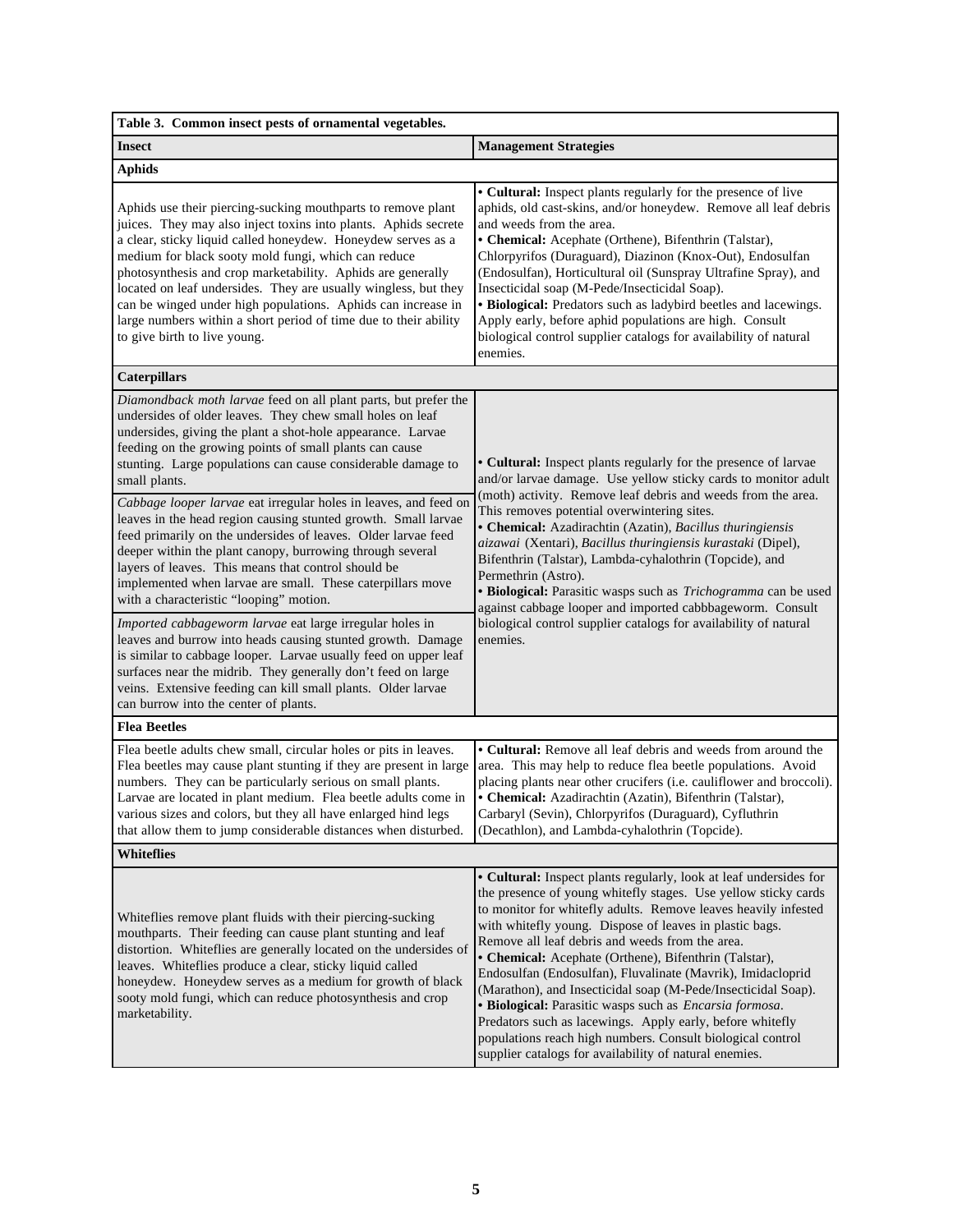| Table 4. Common diseases of ornamental vegetables.                                                                                                                                                                                                                                                                                                                                                                                                                   |                                                                                                                                                                                                                                                                                                                                                                             |  |  |  |
|----------------------------------------------------------------------------------------------------------------------------------------------------------------------------------------------------------------------------------------------------------------------------------------------------------------------------------------------------------------------------------------------------------------------------------------------------------------------|-----------------------------------------------------------------------------------------------------------------------------------------------------------------------------------------------------------------------------------------------------------------------------------------------------------------------------------------------------------------------------|--|--|--|
| <b>Disease</b>                                                                                                                                                                                                                                                                                                                                                                                                                                                       | <b>Management Strategies</b>                                                                                                                                                                                                                                                                                                                                                |  |  |  |
| Alternaria Leaf Spot (Alternaria spp.)                                                                                                                                                                                                                                                                                                                                                                                                                               |                                                                                                                                                                                                                                                                                                                                                                             |  |  |  |
| This fungus causes small, round, brown lesions on infected leaves and<br>oval or elongated lesions on stems. These lesions may enlarge to the<br>size of a dime. They are characterized by the presence of concentric<br>rings within dead tissue.                                                                                                                                                                                                                   | • Cultural: Inspect plants regularly for the presence of<br>disease symptoms. Minimize leaf wetness for<br>prolonged periods. Remove plant debris from the area.<br>Keep plants on schedule with transplanting and<br>fertilizer applications. Sell plants promptly.<br>• Chemical: Chlorothalonil (Daconil 2787), Iprodione<br>(Chipco 26017), and Mancozeb (Protect T/O). |  |  |  |
| <b>Black Rot</b> (Xanthomonas campestris pv. campestris)                                                                                                                                                                                                                                                                                                                                                                                                             |                                                                                                                                                                                                                                                                                                                                                                             |  |  |  |
| The initial infection of this bacteria is the presence of small, yellow to<br>light brown patches at the margins of leaves. Later, black veins develop<br>within the yellow areas. Affected areas dry out, leaving a triangular-<br>shaped lesion on the leaf margin. Older infected leaves can drop from<br>plants. Cross-sections of infected stems cut near the substrate surface<br>will show distinct rings of black tissue.                                    | • Cultural: Use disease free seed. Remove infected<br>plant debris and weeds from the area. Minimize leaf<br>wetness for extended periods.                                                                                                                                                                                                                                  |  |  |  |
| Club Root (Plasmodiophora brassicae)                                                                                                                                                                                                                                                                                                                                                                                                                                 |                                                                                                                                                                                                                                                                                                                                                                             |  |  |  |
| This soil borne fungus causes a club shaped swollen gall on the roots.<br>This disease occurs in fields with a history of crucifer production and<br>should not occur in greenhouse production with soilless substrate.                                                                                                                                                                                                                                              | • Cultural: Use clean growing substrate.                                                                                                                                                                                                                                                                                                                                    |  |  |  |
| Downy Mildew (Peronospora parasitica)                                                                                                                                                                                                                                                                                                                                                                                                                                |                                                                                                                                                                                                                                                                                                                                                                             |  |  |  |
| Downy mildew is a water mold fungus that causes purplish irregular<br>spots on leaves. These spots later enlarge and turn a light brown to<br>yellow. A grayish-white fluffy growth can develop on leaf undersides<br>early in the morning. Severe leaf and/or stem infections can stunt plants.<br>This disease is favored by cool, wet weather conditions, and high<br>humidity. It is also favored by long periods of leaf wetness.                               | • Cultural: Inspect plants regularly for the presence of<br>disease symptoms. Remove infected plant parts.<br>Maintain good air flow. Avoid crowding plants<br>together. Avoid splashing water. Minimize leaf<br>wetness for extended periods.<br>• Chemical: Mancozeb (Protect T/O) can be used as a<br>protectant.                                                        |  |  |  |
| Fusarium Yellows (Fusarium oxysporum conglutinans)                                                                                                                                                                                                                                                                                                                                                                                                                   |                                                                                                                                                                                                                                                                                                                                                                             |  |  |  |
| This fungus causes plants to have a dull cast. Lower leaves turn yellow-<br>green in color. Symptoms may appear on one-side of the leaf and/or<br>plant. Entire plants can wilt and die. This is a soil borne pathogen that<br>occurs in fields where cabbage and other crucifers have been grown. It<br>should not occur in greenhouse production with soilless medium.                                                                                             | • Cultural: Use clean growing substrate.                                                                                                                                                                                                                                                                                                                                    |  |  |  |
| Rhizoctonia Stem Rot (Rhizoctonia solani)                                                                                                                                                                                                                                                                                                                                                                                                                            |                                                                                                                                                                                                                                                                                                                                                                             |  |  |  |
| This fungus, which is also called wire stem, causes a brown, dry, sunken<br>stem rot at the soil line that results in a general root destruction. As a<br>result, roots are unable to take-up water and/or nutrients. Roots, which<br>are normally light-brown in color, turn a dark-brown to black. If the<br>disease starts on older plants, the stem may not be completely killed.<br>Such plants can be stunted and/or wilted. Leaf yellowing may also<br>occur. | • Cultural: Start with clean medium. Avoid splashing<br>water. Discard infected plants.<br>• Chemical: Iprodione (Chipco 26019), PCNB<br>(Terraclor), Thiophanate-methyl (Cleary's 3336), and<br>Triflumizole (Terraguard).                                                                                                                                                 |  |  |  |
| <b>Root Rots</b> ( <i>Pythium and Phytophthora</i> )                                                                                                                                                                                                                                                                                                                                                                                                                 |                                                                                                                                                                                                                                                                                                                                                                             |  |  |  |
| These soil-borne fungi attack the root system causing plant wilting,<br>stunting, and leaf yellowing. Roots cannot supply adequate amounts of<br>water and nutrients to top growth. Phytophthora is much less likely to<br>occur than Pythium.                                                                                                                                                                                                                       | • Cultural: Avoid overwatering plants and use a well-<br>drained medium. Don't let plants sit in water. Use<br>clean soilless substrate.<br>• Chemical: Etridiazole (Truban), Etridiazole +<br>Thiophanate-methyl (Banrot), and Mefenoxum (Subdue<br>Maxx).                                                                                                                 |  |  |  |
| * If you are unsure of a problem, consult your Cooperative Extension center and/or call a diagnostic laboratory.                                                                                                                                                                                                                                                                                                                                                     |                                                                                                                                                                                                                                                                                                                                                                             |  |  |  |